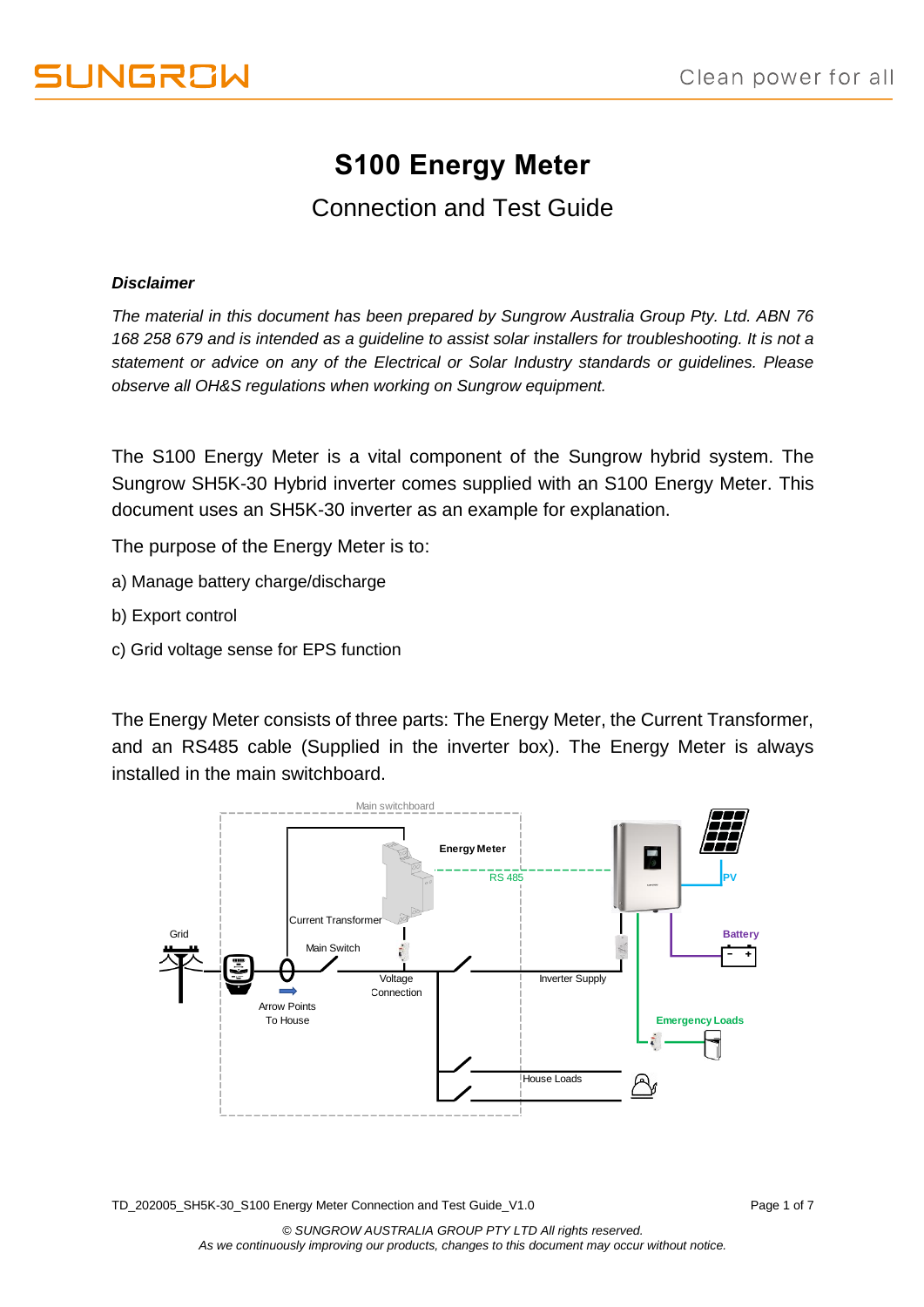*There may be an existing PV system on a sub board. Ensure that the energy meter CT is between the grid and all loads / PV systems.*

**Mounting:** Mount the Energy Meter in the main switchboard on the DIN rail



**Current Transformer:** The current transformer should be clipped over the consumer main active cable on the primary side of the main switch. This location is both the most convenient location and is the only point in which the total current can be measured. The arrow must always point towards the house.



#### **Voltage Reference Connection:**

The Voltage Reference has two purposes:

- a) to sense grid voltage, and
- b) to convert the measured current into Watts.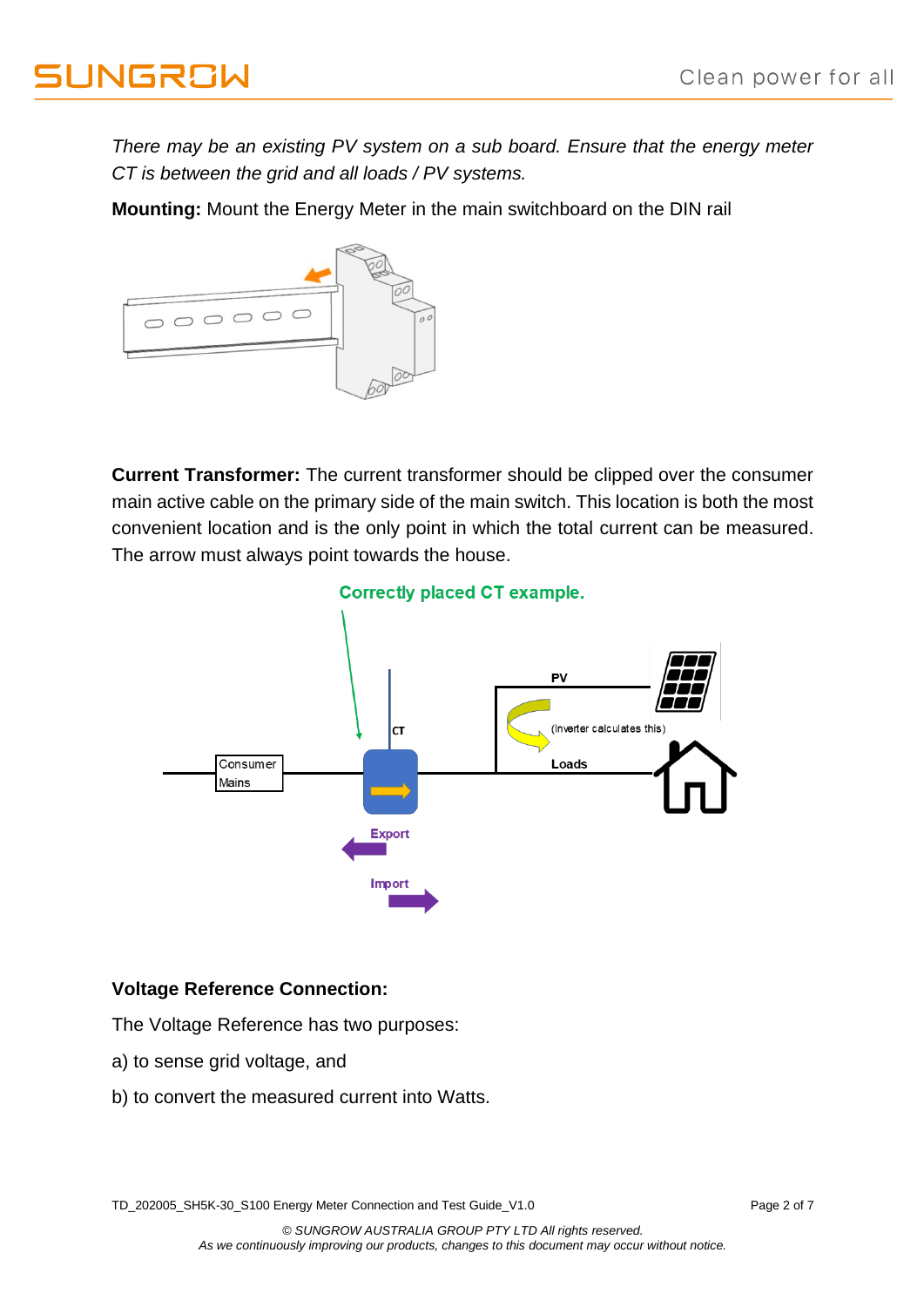# **SI INGRAW**

**The location of the voltage connection is important.** It needs to be between the consumer side of the main switch and the primary side of all the sub circuits. This way, the voltage will go to zero in the case of a blackout or the main switch is open. It should never be able to be switched off by opening any sub-circuit switch.



The main purpose for this connection is so that when a blackout occurs and the SH5K-30 goes into 'Off-Grid' mode, the Energy Meter will detect when grid re-establishes.

Never connect the voltage from the EPS circuits as it will cause the inverter to 'cycle' between grid and off-grid modes during EPS operation.

The yellow PWR/COM LED will be on steady if the voltage connection is correct. The LED will pulse when communication with RS 485 is established. The red LED is the watthour pulse.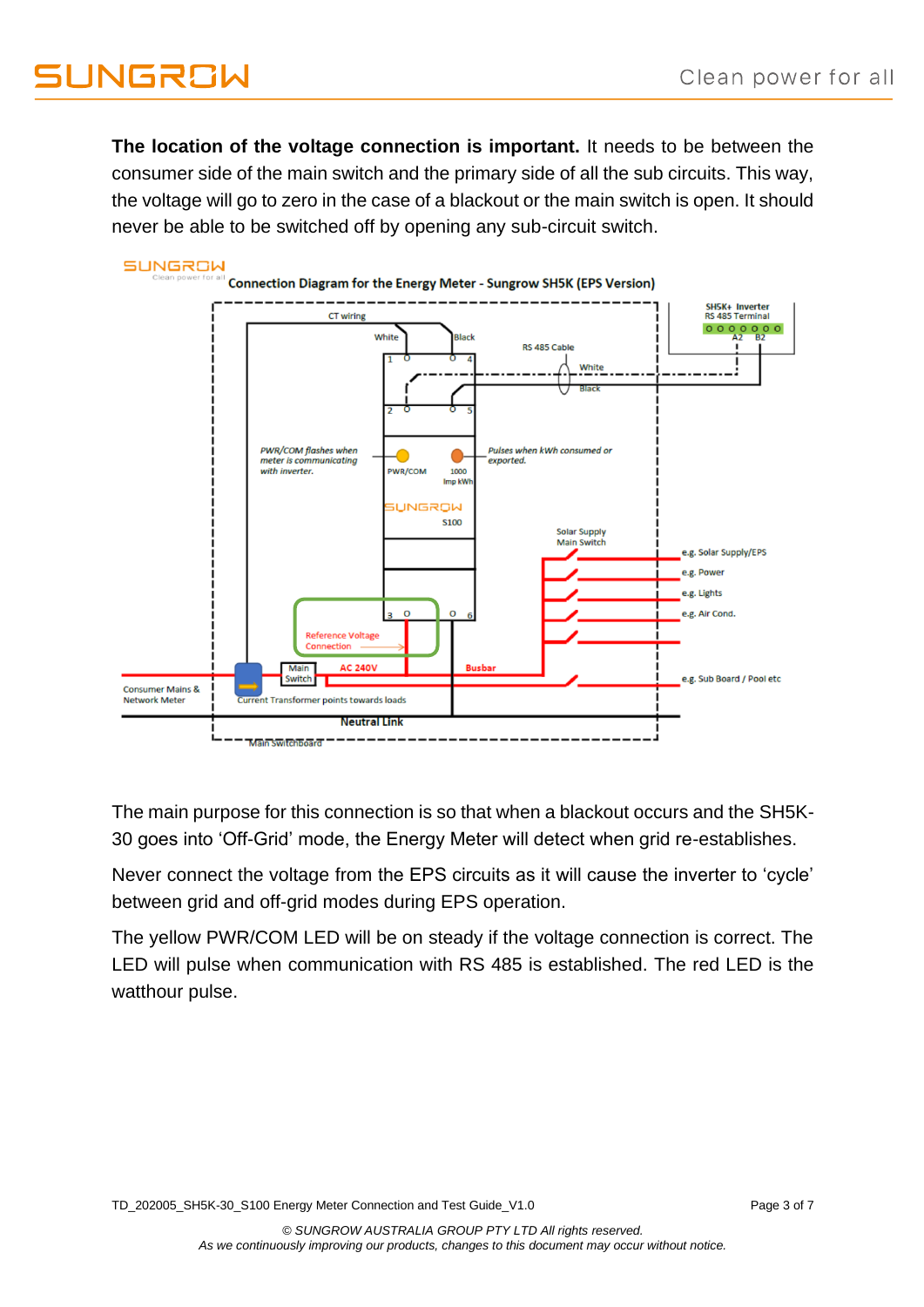# UNGROW

#### **RS485:**

A length of RS485 cable is supplied in the inverter box. The RS 485 cable sends the data to the inverter so that the inverter can calculate the import/export and consumption values. It uses this data to charge / discharge the battery bank.

If the cable run is longer than the supplied RS485 cable, Sungrow recommends you use Shielded Twisted pair (RS485) cable only.



Example RS485 cable

Connect the white (A) to terminal 2 and the black (B) to terminal 5 on the Energy meter. Connect white to A2 and black to B2 to the 'Meter' / RS485 terminals in the inverter. (If using different colour code, ensure A - A2 and B - B2)



*Note: If the RS 485 cable is over 50m, set the 120 Ohm terminator switch to the 'ON' position.*



TD\_202005\_SH5K-30\_S100 Energy Meter Connection and Test Guide\_V1.0 Page 4 of 7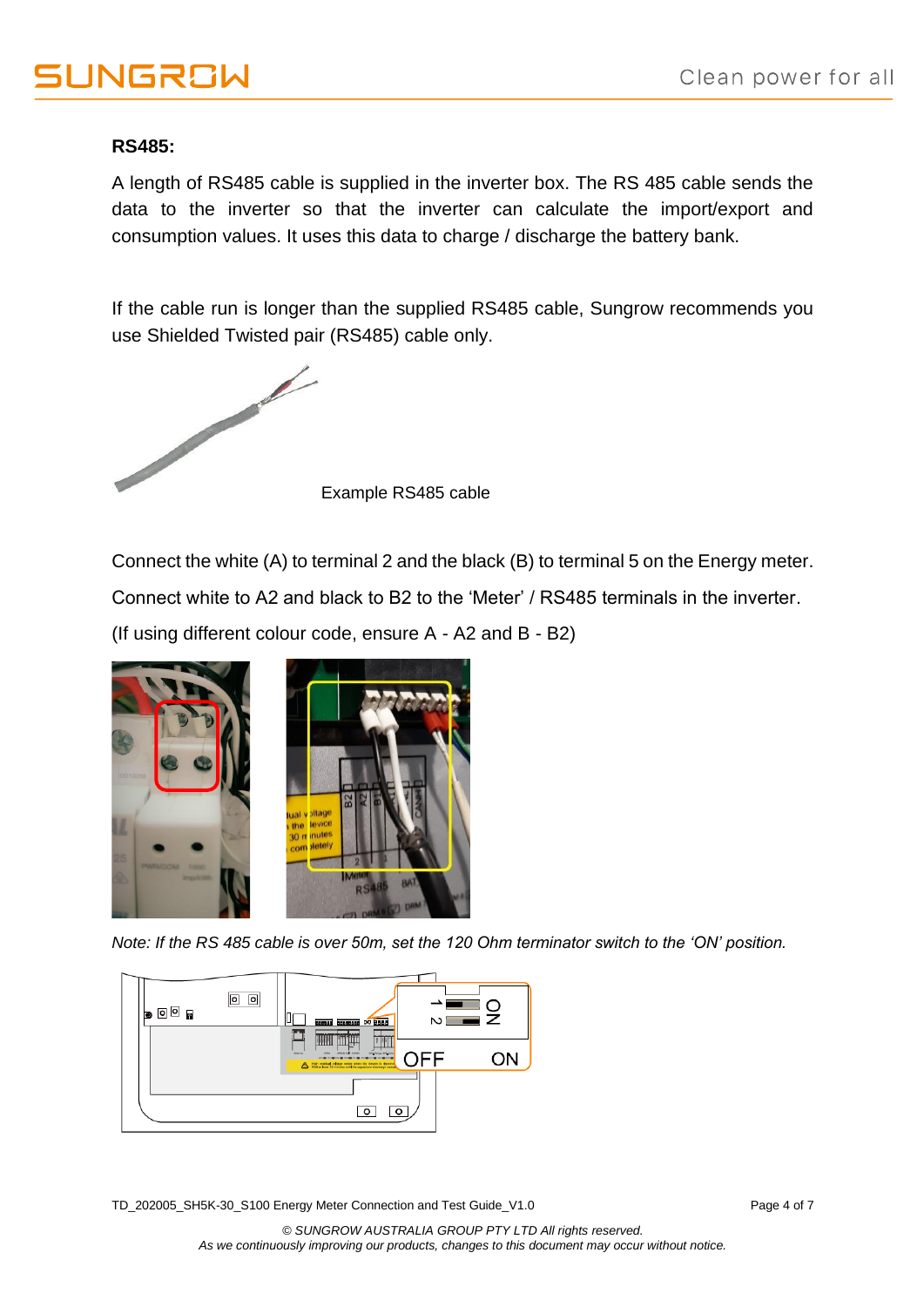### **INGRAW**

#### **Test the system**

It is recommended that the energy meter be tested as part of commissioning so as to avoid unusual readings or battery problems.

### *Always shut down any other PV systems as it may skew the readings in the test phase.*

Switch the Inverter and energy meter on and allow to go through start-up phase.

Check to see if the yellow LED is pulsing. If the RS 485 is not connected, the display will show two dashes.



The data sent by the CT is shown on the top right icon on the LCD display



Display showing that RS485 is connected properly.

### **To check the correct polarity of the CT:**

Method 1 - Switch off all house loads and the battery (if connected), *and any existing*  **PV system** and make sure the PV is generating. All the generation should export to the grid.



TD\_202005\_SH5K-30\_S100 Energy Meter Connection and Test Guide\_V1.0 Page 5 of 7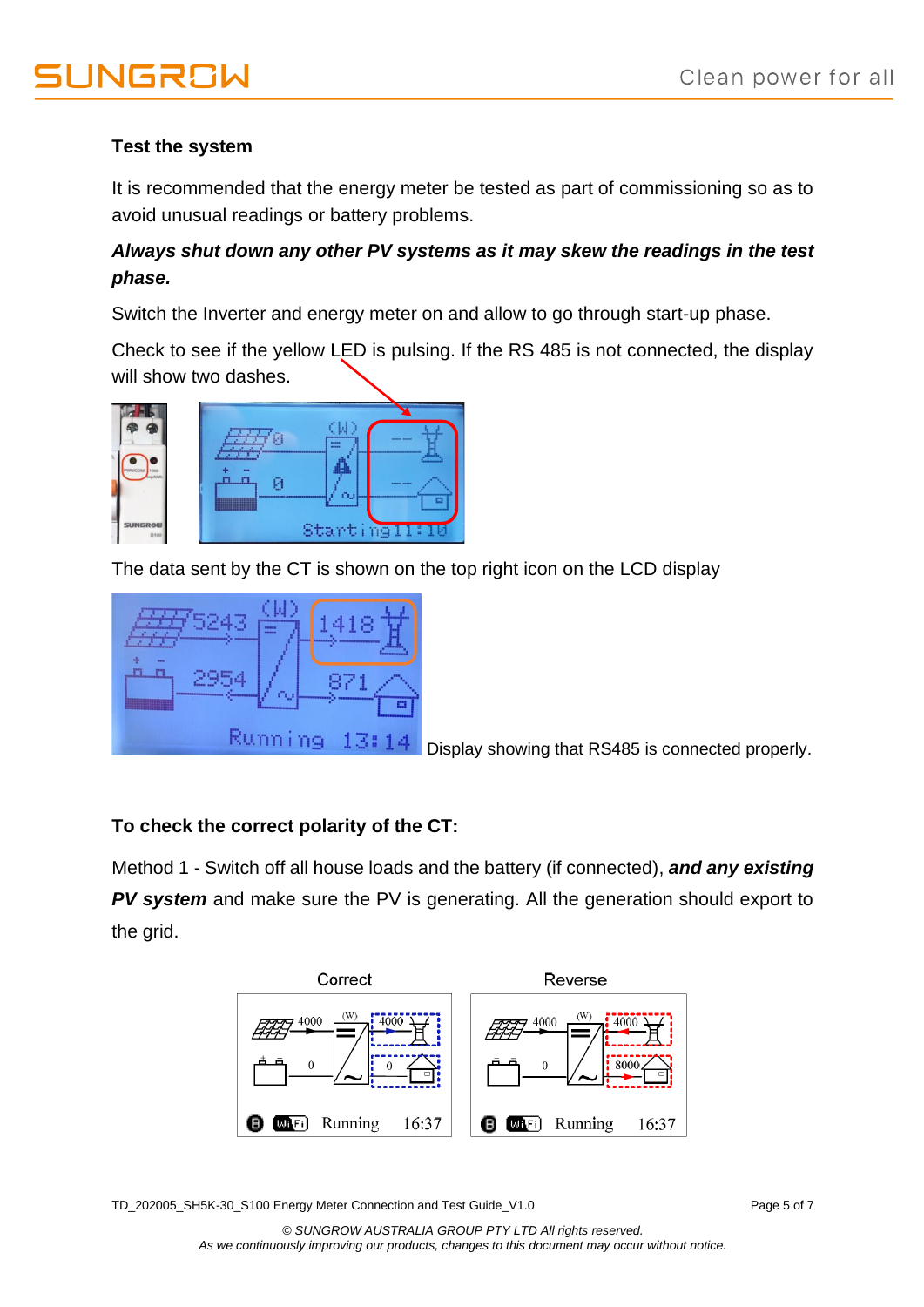# **SI INGRAW**

Method 2 – Key stop the inverter by going into the menu and selecting "**OFF**". This will stop the DC power without shutting the inverter down.



Switch some loads on i.e. Oven, bar heater etc. This is to check import, so that it is consuming from the grid. The LCD Display should look like this:



If reversed, double-check that the arrow on the CT is pointing to the house / loads, and that ALL power cables are contained, and that the CT wiring is correct polarity (see wiring diagram). *Don't forget to turn 'Key start' the inverter again.*



**Current Transformer points towards loads** 

TD\_202005\_SH5K-30\_S100 Energy Meter Connection and Test Guide\_V1.0 Page 6 of 7